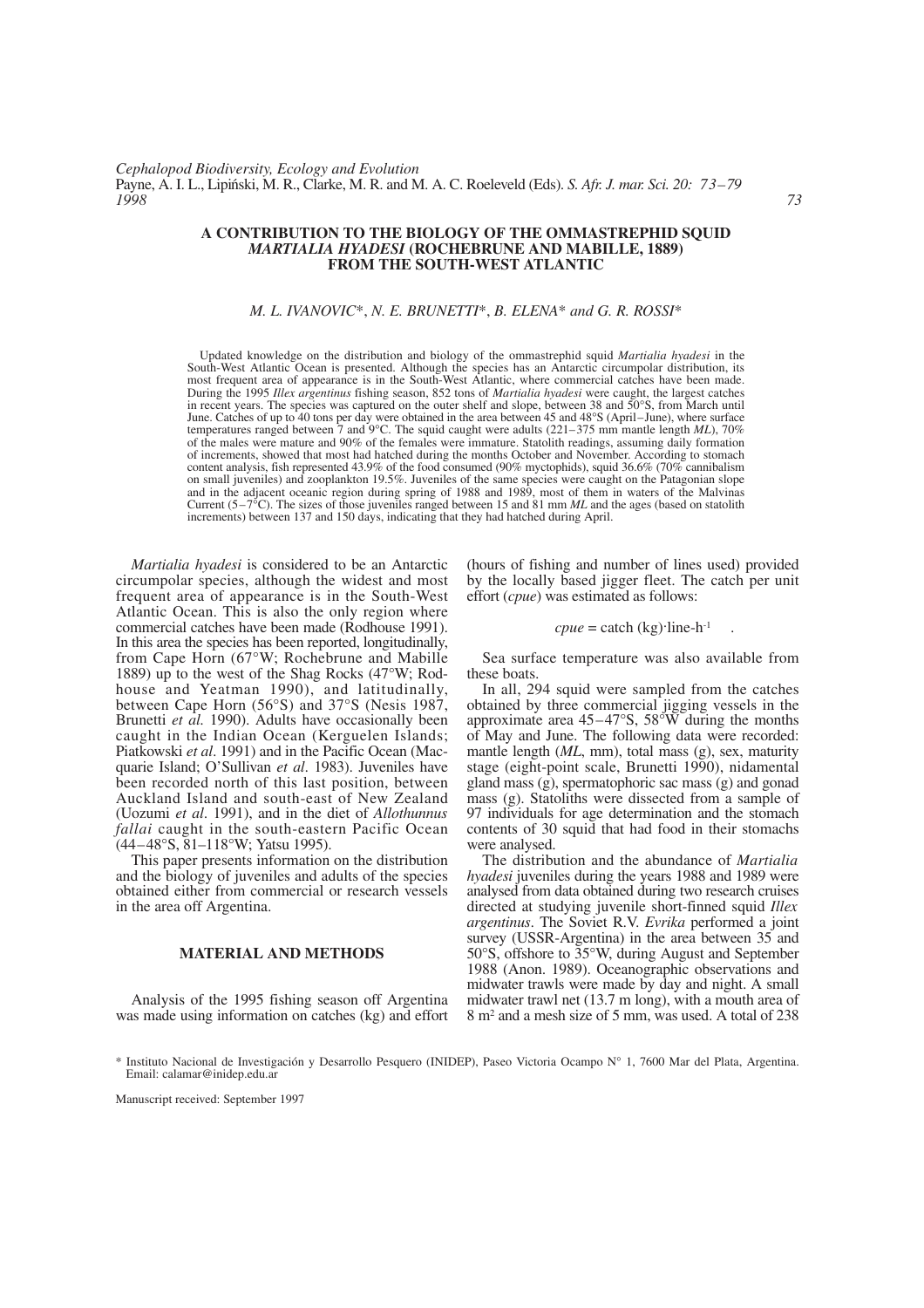*74 Cephalopod Biodiversity, Ecology and Evolution South African Journal of Marine Science 20*



Fig. 1: (a) Distribution and abundance of adults in the 1995 fishing season (by *cpue*) and historical data on *Martialia hyadesi* catches in the South-West Atlantic according to the following list:

| Position<br>ж. | Source                                                                                                                                                                                    | Date                                                                                                       | Number of individuals | $ML$ (mm)                                                                    |
|----------------|-------------------------------------------------------------------------------------------------------------------------------------------------------------------------------------------|------------------------------------------------------------------------------------------------------------|-----------------------|------------------------------------------------------------------------------|
| 6              | Rochebrune and Mabille (1889)<br>Castellanos (1967)<br>R.V. Evrika 1988<br>Rodhouse (1991)<br>R.V. Kaiyo Maru 1989<br>R.V. Kaiyo Maru 1989<br>R.V. Kaiyo Maru 1989<br>R.V. Oca Balda 1995 | 16/11/1882<br>15/7/1966<br>07/10/1988<br>Feb. 1989<br>11/08/1989<br>16/08/1989<br>04/09/1989<br>17/11/1995 | Commercial catches    | 301<br>$303 - 356$<br>330<br>$170 - 280$<br>300<br>348<br>280<br>$253 - 317$ |

<sup>(</sup>b) Juveniles in relation to surface temperature (°C) during spring of 1988 and 1989 and historical data from Rodhouse *et al.* (1992a). Star refers to October–November 1990/91, *ML* 21–33 mm

oblique tows of 15–30 minutes duration was made at standard depths (50–0, 135–75, 200–150, 350–250 m). In addition, 53 bottom tows were made with a large pelagic trawl (70/370) on the outer shelf between  $44^{\circ}50'$  and  $45^{\circ}15'S$ .

Another joint survey (Japan-Argentina-Uruguay) was carried out by the Japanese R.V. *Kaiyo Maru* in August and September 1989 (Brunetti *et al.* 1990). That survey covered the Argentinian and Uruguayan shelves, as well as the continental slope and the open sea, between 35 and 45°S, and west of 50°W. A total of 69 oceanographic and 54 midwater trawl (*Kaiyo Maru* midwater trawl KMT, codend of 75 mm mesh with a liner of 10 mm mesh) stations was occupied at night. The KMT was hauled obliquely from near the bottom (up to 1 000 m) for 30 minutes.

In both cruises, squid from the catch were hand-

sorted, identified and weighed. The *ML* was measured to the nearest 1 mm and the sex and the gonadal maturity stages recorded.

### **RESULTS AND DISCUSSION**

### **Distribution and general biology**

Historical records of *Martialia hyadesi* catches in the South-West Atlantic are shown in Figure 1. Its distribution extends from a depth of 200 m off Argentina to 46°W in the adjacent deep ocean. Commercial catches have been made during February north-west of Shag Rocks (´4) and between March and June off Argentina (Rodhouse 1991). Between July and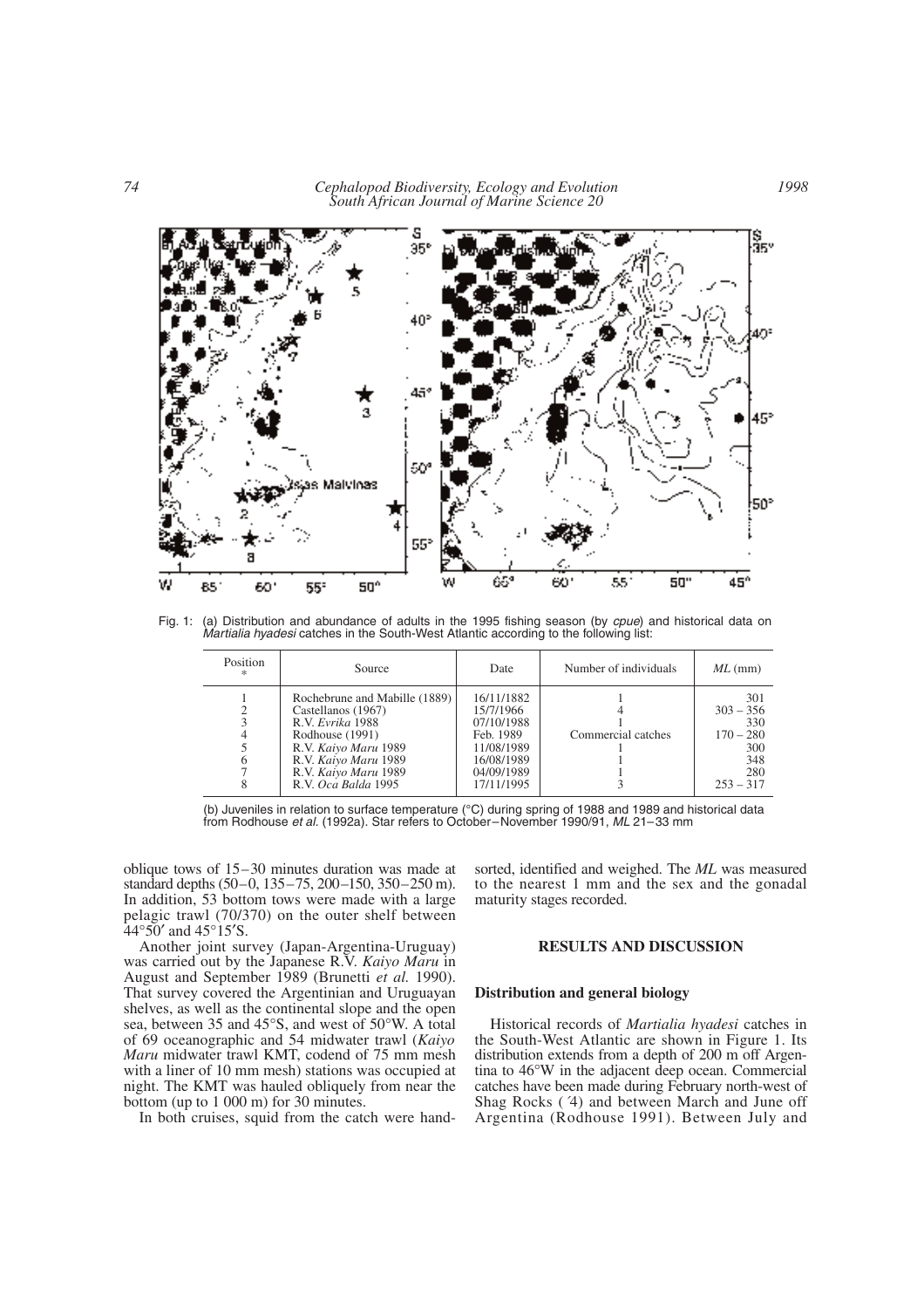

Fig. 2: Distribution of mean *cpue* and mean surface temperature (°C) by statistical rectangle during the 1995 fishing season (March–June)



Fig. 3: (a) Distribution of mantle lengths and maturity stages by size of squid caught during the 1995 fishing season; (b) distribution of testis, spermatophoric sac, ovary and nidamental gland masses by maturity stage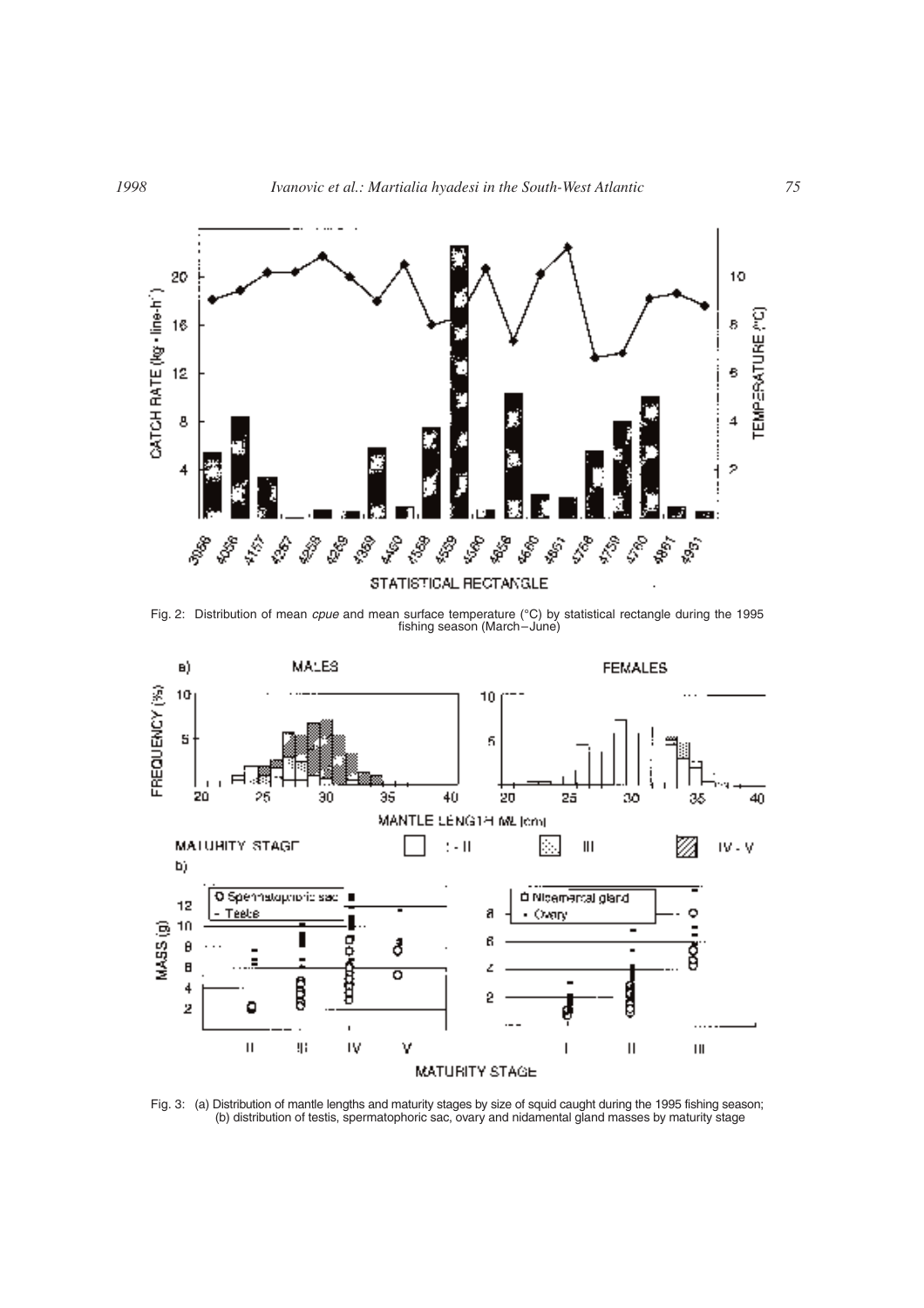*76 Cephalopod Biodiversity, Ecology and Evolution South African Journal of Marine Science 20*



Fig. 4: Mature male (a; *ML* 288 mm) and its hectocotylus (c; Left Arm IV) and immature female (b; *ML* = 293 mm) with spermatophores attached to the buccal membrane (d)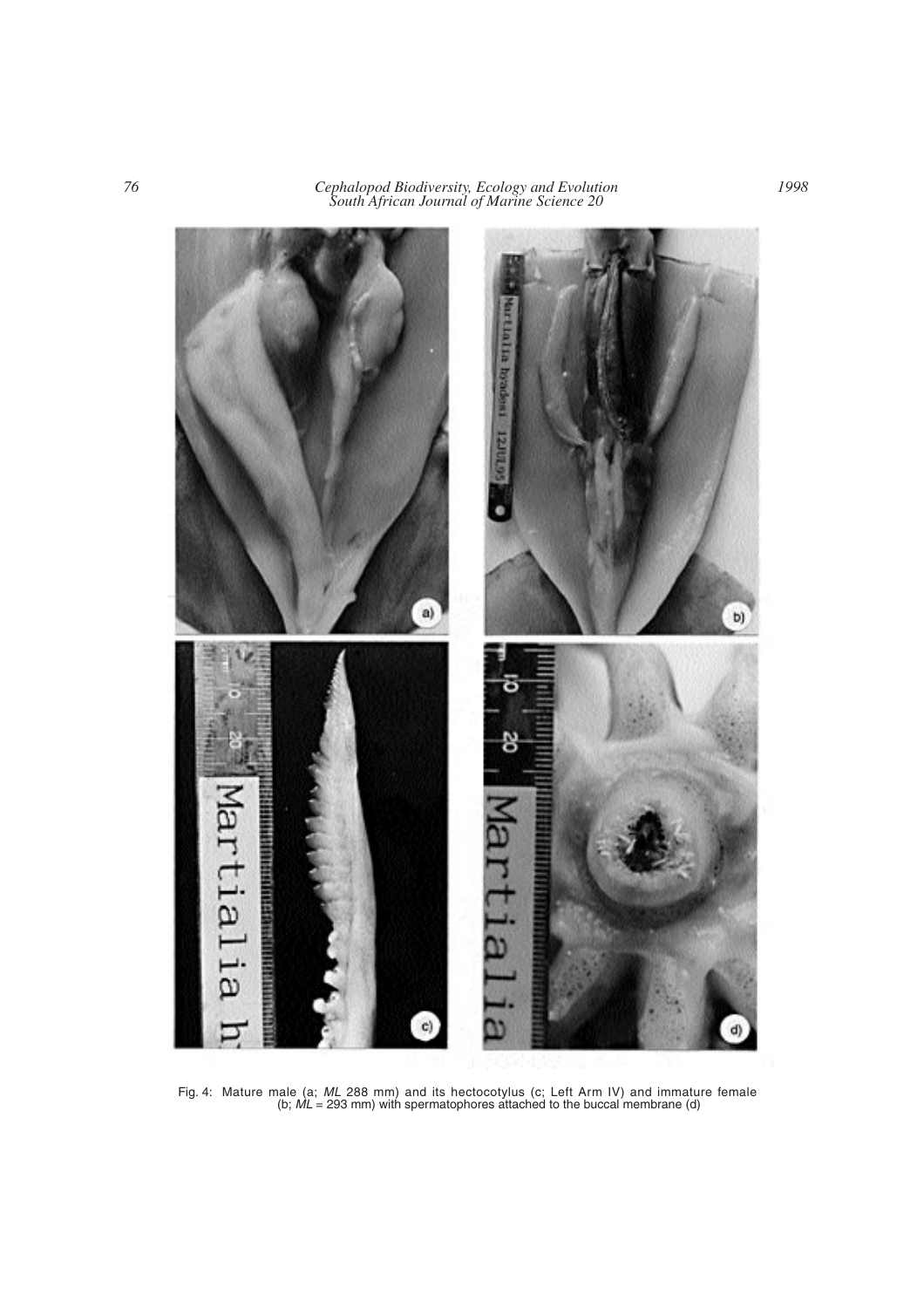November, a few adults have been caught during research cruises ( $(1-3, 5-8)$ .

During the 1995 *Illex argentinus* fishing season, 852 tons of *Martialia hyadesi* were caught by jigger vessels between March and June (*cpue* and catch positions in Fig. 1). The biggest catches were made during April and June. The species was captured on the outer shelf and slope, between 38 and 50°S. Two areas of great abundance were detected, one around 40°S (April–May) and the other between 45 and 48°S (April–June). In the latter, catches of up to 40 tons per day were obtained, particularly around 45°S, 59°W.

The relationship between mean surface temperature and mean *cpue* of the commercial fleet for each fishing rectangle shows that the species was caught when surface temperatures were between 6.8 and 11.7°C, with greatest abundance  $(8-22 \text{ kg} \cdot \text{line-h}^2)$ when surface temperatures were between 7 and 9°C (Fig. 2). From these water temperatures, it can be deduced that the species is distributed mainly in waters of the Malvinas Current. Rodhouse (1991) also related the unusual abundance of the species over the Patagonian slope during 1986 with an exceptional incursion of cold water that year.

The size of the squid caught commercially ranged between 221 and 375 mm *ML* (Fig. 3). Females were larger than males (male mean  $\overline{ML}$  291.95 mm,  $SD =$ 25.40 mm, *n* = 130; female mean *ML* 305.50 mm,  $SD = 31.42$  mm,  $n = 164$ ), but males attained sexual maturity earlier than females.

Larger than 250 mm *ML*, most males (57%) were almost mature (Stage IV) and 13% were mature (V), with well developed spermatophores in the spermatophoric sac and more than 35% of Arm IV hectocotylized (Fig. 4). Such males were capable of copulation, judging by the presence of fertilized females. A further 26% of the males were maturing (III) and 4% were immature (II). Of the females, 90% were immature (I–II), 15% having copulated, with spermatophores implanted in the buccal membrane (Fig. 4). Larger than 300 mm *ML*, some females were maturing (III), but only one was mature (IV, 333 mm *ML*). There was an increase in the masses of the nidamental gland, spermatophoric sac and gonad with maturity stage (Fig. 3). If the presence of mated females is taken to reflect the onset of maturity and reproductive migration, as was observed in *Todarodes pacificus* (Okutani 1983), the *M. hyadesi* would have been at the beginning of such events. Nigmatullin (1989) postulated that the species spawns over the continental slope during spring, and according to Rodhouse (1991) west of the Scotia Sea.

Juveniles were distributed in waters of the Patagonian slope and in the adjacent oceanic region during August and September of 1988 and 1989 (Fig. 1). They were found mainly in waters of the Malvinas Current (salinity 33.9-34.1  $\times$ 10<sup>-3</sup>; temperature 5–7<sup>o</sup>C), but



Fig. 5: Distribution of mantle lengths of juveniles caught during August and September of (a) 1988 and (b) 1989

they were also observed in mixed waters  $(10-11^{\circ}C)$  of the Brazil-Malvinas Confluence (Brunetti *et al.* 1990). The largest catches were made between 0 and 50 m deep. The size ranged between 15 and 81 mm *ML*, although the mean sizes in 1988 were greater than those of 1989 (Fig. 5). Juveniles  $(21-33$  mm *ML*) were found north and east of the Malvinas Islands during October and November by Rodhouse *et al*. (1992a), and individuals of almost the same size (12–27 mm *ML*) were found in the stomach contents of the adults caught during June 1995.

#### **Hatching months**

The ages of the squid caught commercially ranged between 188 and 307 days (assuming one "increment" in the statolith per day), signifying that they had hatched between August and November, with a maximum in the last month (Fig. 6). A similar situation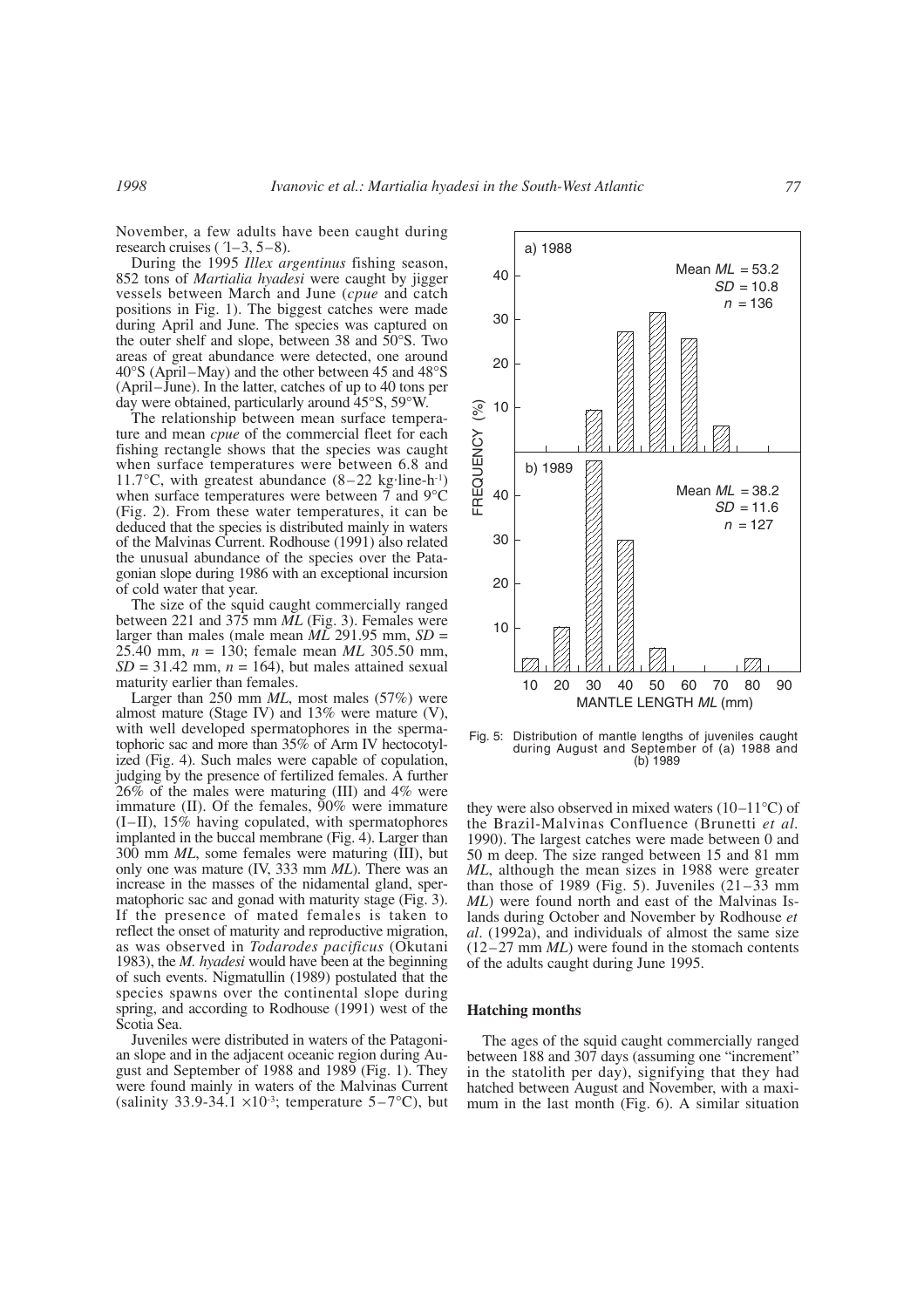

Fig. 6: (a) Distribution of hatching months and (b) relationship between mantle length and the number of statolith increments for squid caught during the 1995 fishing season (triangles) and three specimens caught during November of the same year (squares)

was reported by Rodhouse *et al.* (1994) for squid caught on the edge of the Patagonian shelf (Rectangle 4759) in 1989. Those squid had hatched between September and January, with a maximum in October. Mean sizes and maturity stages of both sexes were also similar for both studies, supporting the hypothesis that a spring-hatched group of *Martialia hyadesi* is distributed on the outer Patagonian shelf, at least between 38 and 50°S during winter.

The ages of three individuals caught during a research cruise on the outer shelf at 55°S in November 1995 ranged between 201 and 227 days (size range 255–317 mm *ML*), the hatching months being May and June. This contrasted with the hatching period mentioned above (August–November), but it agreed with that of squid caught at the Antarctic Polar Front (north-west of Shag Rocks) and reported by Rodhouse *et al.* (1994) as a winter-hatched group. On the other hand, two juveniles of 42 and 43 mm *ML* caught in September 1989 on the outer Patagonian shelf (46°S) were 137 and 150 days old respectively, having hatched in April. Even though those juveniles were in the same area as the spring-hatched adults, they seemed to be related to the winter-hatching group. The same could be said for the small juveniles found in June in the stomach contents of the adults.

#### **Diet**

Fish represented 43.9% of the total food analysed, and 90% of the fish were identified as belonging to the two myctophid species *Protomyctophum tenisoni* (75%) and *Gymnoscopelus nicholsi* (15%). Squid accounted for 36.6% of the diet, 70% being *Martialia hyadesi* and the balance belonging to small oceanic species that could not be identified. According to a size analysis of the beaks and statoliths, 80% of the